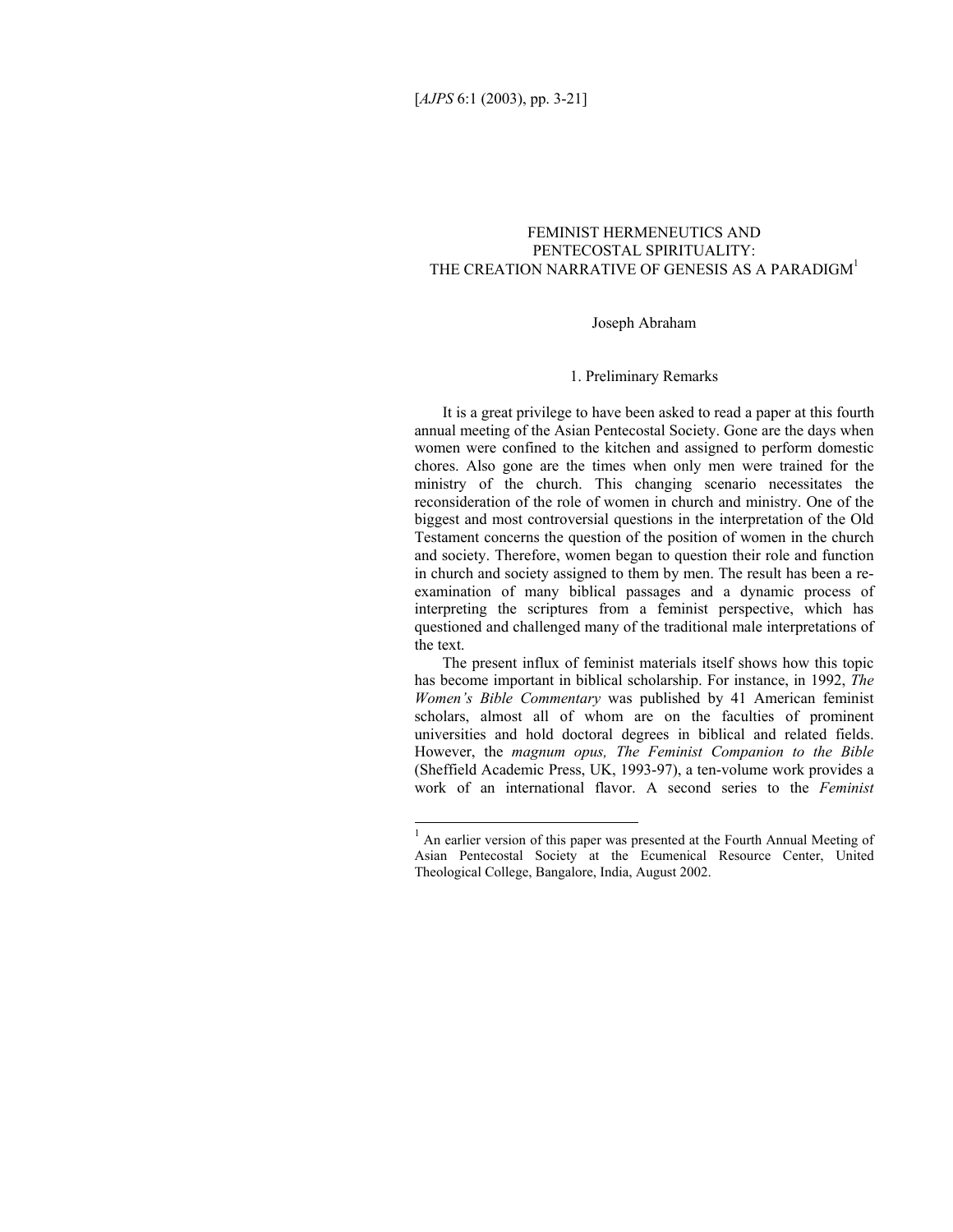*Companion to the Bible* are already on print (1998-). J. W. Rogerson one of the prominent Old Testament scholars rightly points out that "the future existence of Old Testament study depends upon how it reacts to the questions that are being put to it by liberation hermeneutics and the enterprise culture."<sup>2</sup> In the same vein David Clines also shows that feminist criticism holds "great promise (or challenge) for biblical interpretation, as well as also for the other theological disciplines."<sup>3</sup> Therefore, in this paper I examine how feminist hermeneutics pose a challenge to Pentecostal spirituality.

### 2. Feminist Hermeneutics of the Bible

The proliferation of methods in biblical interpretation has become a notable trend in contemporary biblical scholarship. These trends have produced a climate that has been favorable to modern feminist readings of the Bible. For many feminist interpreters, the Bible the cornerstone of Judeo-Christian faith was born and bred in an androcentric and patriarchal culture. As a result they believe that the Bible has been used in the past and the present to legitimate subordinate roles of women in church and society. The feminist readings challenge traditional readings, finding male bias in much previous scholarship. Feminist readers ask how far the patriarchal texts (Bible) can be authoritative and normative in articulating the theology and practices of the church. So feminists are involved in offering alternative readings, either a non-sexist, egalitarian reading with an aim to depatriarchalize the text, or a "resistance reading," that is, one which reads "against the grain" of the text. Hence feminist readings challenge the authority, canonicity, veracity and the normativity of the biblical texts because of their perceived patriarchal- androcentric orientation. Although feminists have evolved polyvalent approaches to reading the Bible feministically, the feminist debate is mainly centered on the emotive issue whether the biblical text is irredeemably patriarchal or unequivocally egalitarian. These two contrary views dominate

<sup>&</sup>lt;sup>2</sup> J. W. Rogerson, "What Does it Mean to be Human? The Central Question of Old Testament Theology?" in *The Bible in Three Dimensions: Essays in Celebration of Forty Years of Biblical Studies in the University of Sheffield*, JSOTS 87, eds. David J. A. Clines *et.al* (Sheffield: JSOT Press, 1990), pp. 285- 98 (298).

<sup>3</sup> D. J. A. Clines, "Possibilities and Priorities of Biblical Interpretation in an International Perspective," *Biblical Interpretation* 1 (1993), pp. 67-87 (83).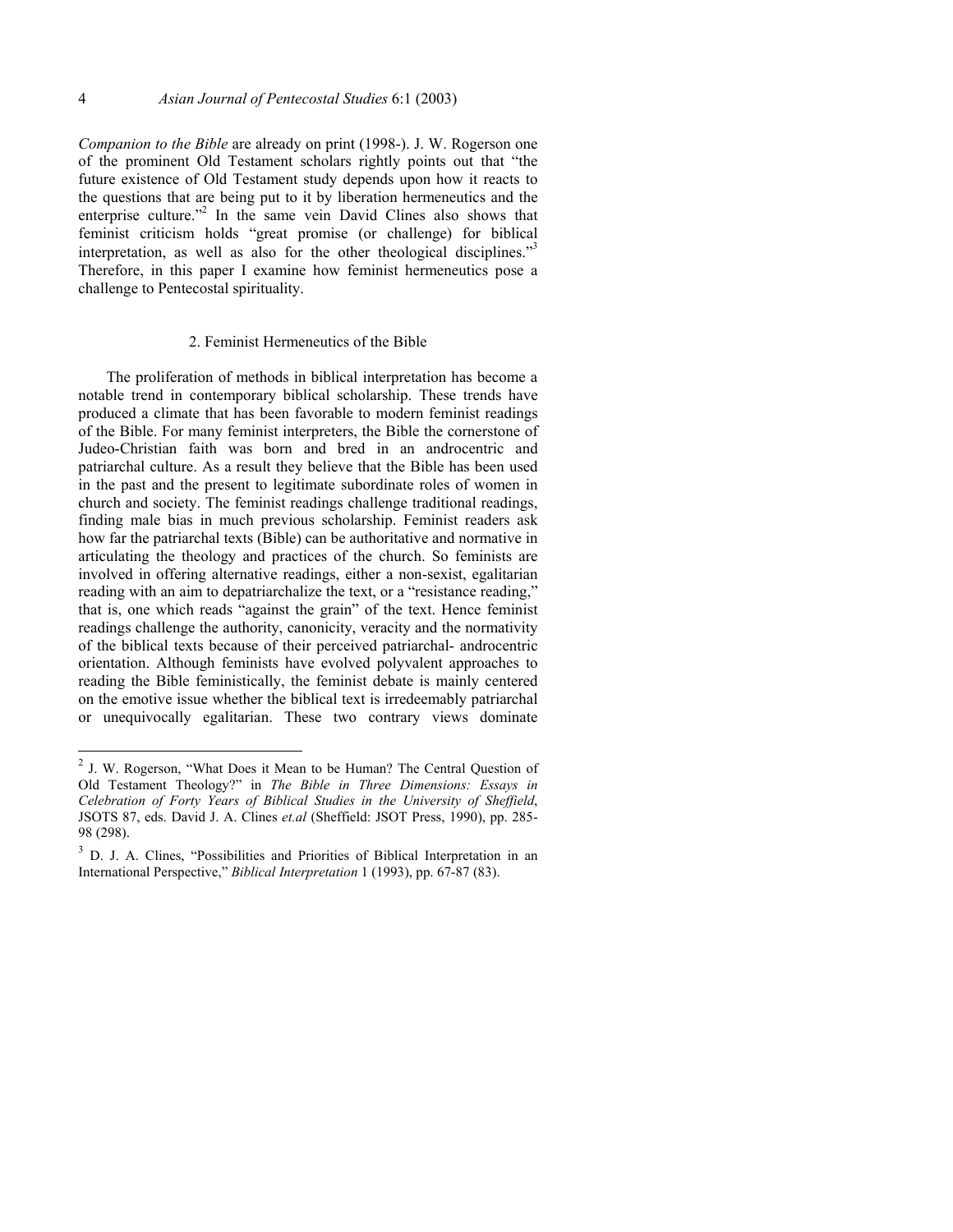contemporary feminist biblical scholarship. However, in the feminist interpretation of the text, the creation narrative in Genesis 1-3 has become the *locus classicus.* 

### 3. Feminist Hermeneutical Methods

Although feminists utilize various hermeneutical methods, their individual hermeneutical strategies differ from one another. Their overall method is essentially that an individual's theological perspective on the biblical traditions determines his or her hermeneutical approach to the text. Some, for instance, presuppose that the Bible is permeated with patriarchy and therefore develop a rejectionist stance. On the other hand, some still believe that the Bible itself can offer a critique of patriarchal domination and hence develop a revisionary approach.

Since I think Carolyn Osiek's categorization of feminist hermeneutical alternatives is simplistic and inadequate to explain the complex nature of feminist hermeneutics,<sup>4</sup> I will follow some of the present hermeneutical categories as used in the *Postmodern Bible* to bring all the feminist hermeneutical approaches together. Before turning to them, however, it is interesting to note that Jonathan Culler provides still another useful categorization of feminist criticism.<sup>5</sup> He classifies the feminist reading process into three *levels* or *moments*. In the first level, the criticism is focused on the concern of the woman character and her experiences. The second level of feminist criticism aims "to make readers—men and women—question the liberating and political assumptions on which their reading has been based."<sup>6</sup> In the third level women readers explore alternative readings. By and large these levels can align with our three categories.

 4 She classifies feminist hermeneutical approaches under five categories as rejectionist, loyalist, revisionist, sublimationist and liberationist. See Carolyn Osiek, "The Feminist and the Bible: Hermeneutical Alternatives," in *Feminist Perspectives on Biblical Scholarship*, ed. A. Y. Collins (Chico, CA: Scholars Press, 1985), pp. 94-105 (97-105). For a recent different classification, see E. Schüssler Fiorenza, *But She Said: Feminist Practices of Biblical Interpretation* (Boston: Beacon, 1992), pp. 20–50.

<sup>5</sup> J. Culler, *On Deconstruction: Theory and Criticism after Structuralism* (London: Routledge & Kegan Paul, 1983), pp. 43–64.

<sup>6</sup> Culler, *On Deconstruction*, p. 51.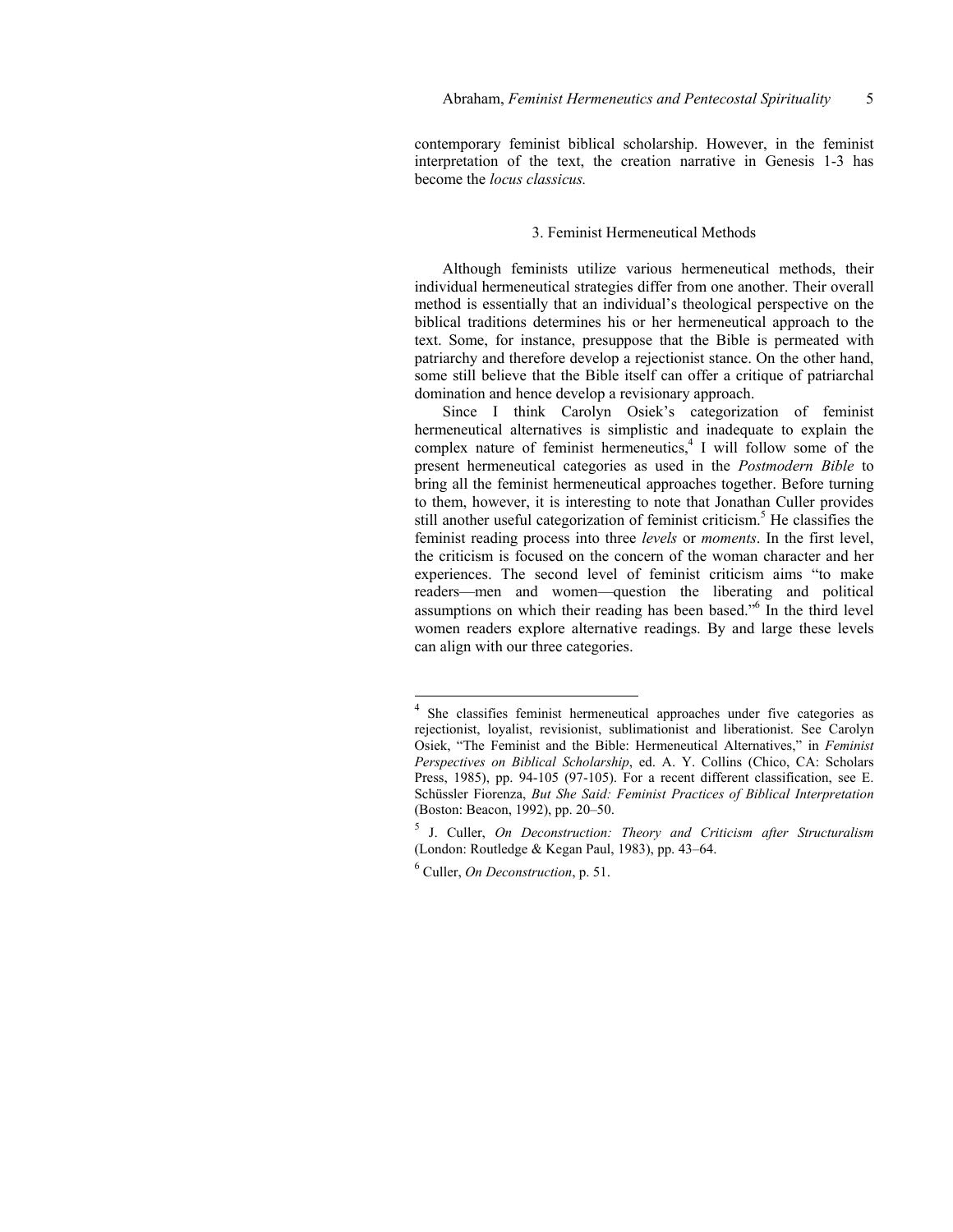#### 3.1 Hermeneutics of Recuperation

The Postmodern Bible says of this position: "[T]he hermeneutics of recuperation remains thoroughly invested in the economy of truth and offers no critique of the philosophical grounds of the Bible's truth claims."<sup>7</sup> In this approach, feminist interpreters aim to recover the biblical texts from patriarchal mistranslations and misinterpretations. Through their rereading they attempt to "reclaim" the texts positive to women. Trible, for instance, finds the "depatriarchalizing principle" at work in the scripture itself against the patriarchal culture. She writes: "I affirm that the intentionality of biblical faith, as distinguished from a general description of biblical religion, is neither to create nor to perpetuate patriarchy but rather to function as salvation for both women and men."<sup>8</sup> She has adapted the method of rereading to depatriarchalizing the text. So Trible and others, such as Phyllis Bird, Joy Elasky Fleming, Mary Phil Korsak, Helen Schüngel–Straumann, Luise Schottroff, Mary Evans,<sup>9</sup> Mary Hayter, and Grace Emmerson, have attempted to reread the famous texts used against women (Gen 1–3).

As part of the recuperative strategy, Trible and some other feminists try to employ a hermeneutics of retrieval by which they want to bring into focus women role models from the Old Testament. J. Cheryl Exum was Associate Professor of Biblical Studies at Boston College. At present she lectures in the Department of Biblical Studies at Sheffield University. She has adapted literary critical analysis in her feminist exegesis and has done a great deal of research on literary approaches to the Bible. Recognizing the prevailing patriarchal nature of the scripture, she brings out counter pictures through the process of close reading (e.g., the women of Exodus, Ruth, Esther and Judith). So, recognizing the prevailing patriarchal nature of the scripture, Exum provides "positive portrayals of women."10 She writes: "Within the admittedly patriarchal

<sup>7</sup> *Postmodern Bible*, p. 246.

<sup>8</sup> Phyllis Trible, "Depatriarchalizing in Biblical Interpretation," *Journal of American Academy of Religion* 41 (1973), pp. 30-48 (31).

<sup>9</sup> M. Evans, *Women in the Bible* (Exeter: Paternoster Press, 1983).

<sup>&</sup>lt;sup>10</sup> See J. Cheryl Exum, "You Shall Let Every Daughter Live: A Study of Exodus 1:8-2:10," in *The Bible and Feminist Hermeneutics*, ed. M. A. Tolbert (Chico, CA: Scholars Press, 1983), pp. 63-82; Exum, "'Mother in Israel': A Familiar Figure Reconsidered," in *Feminist Interpretation of the Bible*, ed. L. M. Russel (Philadelphia: Westminster, 1985), pp. 73-85, cf. P. Trible, "Bringing Miriam out of the Shadows," *Bible Review* 5 (1989), pp. 14-25, 34.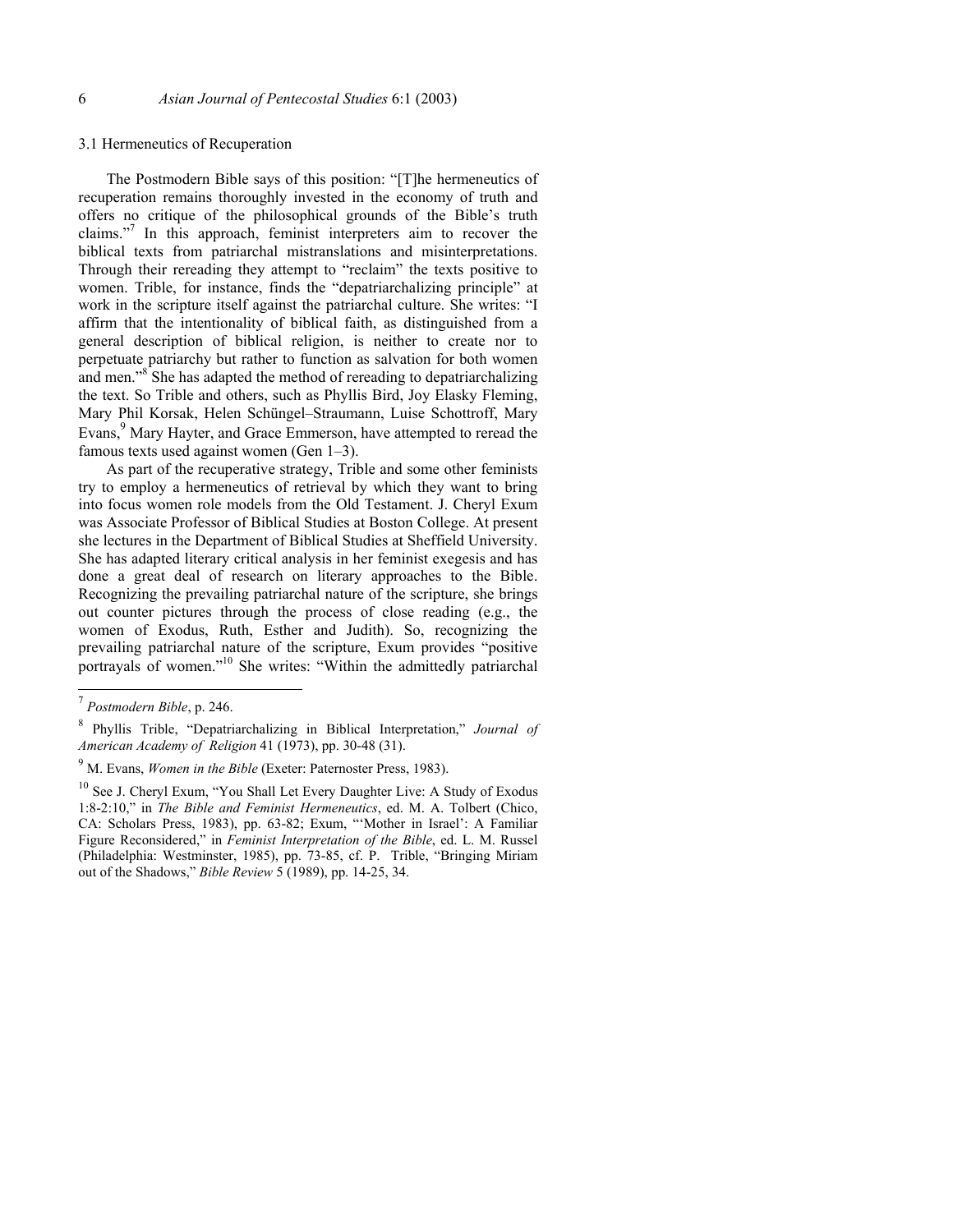context of the biblical literature, we find strong countercurrents of affirmation of women: stories that show women's courage, strength, faith, ingenuity, talents, dignity and worth."<sup>11</sup> Trible aims to unearth the gynomorphic images to depict God in the Bible as a recuperative strategy. Phyllis A. Bird has also read many biblical texts from a feminist perspective. Though her perspective is feminist, her methodology is traditional historical criticism. In her works she attempts to recover the "hidden history of women." She has contributed many articles in the area of women's status in early Israel and their position in the Israelite cult.<sup>12</sup> Furthermore, Trible has also attempted to "recover a neglected history" of abused women, recounting their "tales of terror *in memoriam*."<sup>13</sup> thereby offering a hermeneutics of remembrance.

### 3.2 Hermeneutics of Suspicion

l

If the hermeneutics of recuperation is text–affirming, the hermeneutics of suspicion "does not presuppose the feminist authority and truth of the Bible, but takes as its starting point the assumption that biblical texts and their interpretations are androcentric and serve patriarchal functions."14 However, Schüssler Fiorenza does not want to reject the Bible as a whole, since she thinks a "dualistic hermeneutical strategy" can be developed from the Bible. In other words, she locates two contradictory facts concerning women in the Bible. That is, on the

13 P. Trible, *Texts of Terror: Literary––Feminist Readings of Biblical Narratives* (London: SCM, 1992, first published by Fortress in 1984); cf. J. C. Exum, "Murder They Wrote: Ideology and the Manipulation of Female Presence in Biblical Narrative," *Union Seminary Quarterly Review* 43 (1989), pp. 19-39.

14 Elisabeth Schüssler Fiorenza, *Bread Not Stone: The Challenge of Feminist Biblical Interpretation* (Boston: Beacon, 1984), p. 15; cf. Culler, *On Deconstruction*, p. 51.

 $11$  J. C. Exum, "The Mothers of Israel: The Patriarchal Narratives from a Feminist Perspective," *Bible Review* 2 (1986), pp. 60-67 (60).

<sup>12</sup> See Phyllis A. Bird, "Images of Women in the Old Testament," in *The Bible and Liberation*, ed. Norman K. Gottwald (New York: Orbis, 1983), pp. 252-306; P. A. Bird, "'Male and Female He Created Them': Gen. 1:27b in the Context of the Priestly Account of Creation," *Harvard Theological R*eview 74 (1981), pp. 129-59; P. A. Bird, "'To Play the Harlot': An Inquiry into an Old Testament Metaphor," in *Gender and Difference in Ancient Israel*, ed. Peggy L. Day (Minneapolis: Fortress, 1989), pp. 75-94; P. A. Bird, "The Place of Women in Israelite Cultus," in *Ancient Israelite Religion*, eds. Patrick D. Miller, Jr. et al. (Philadelphia: Fortress, 1987), pp. 397-419.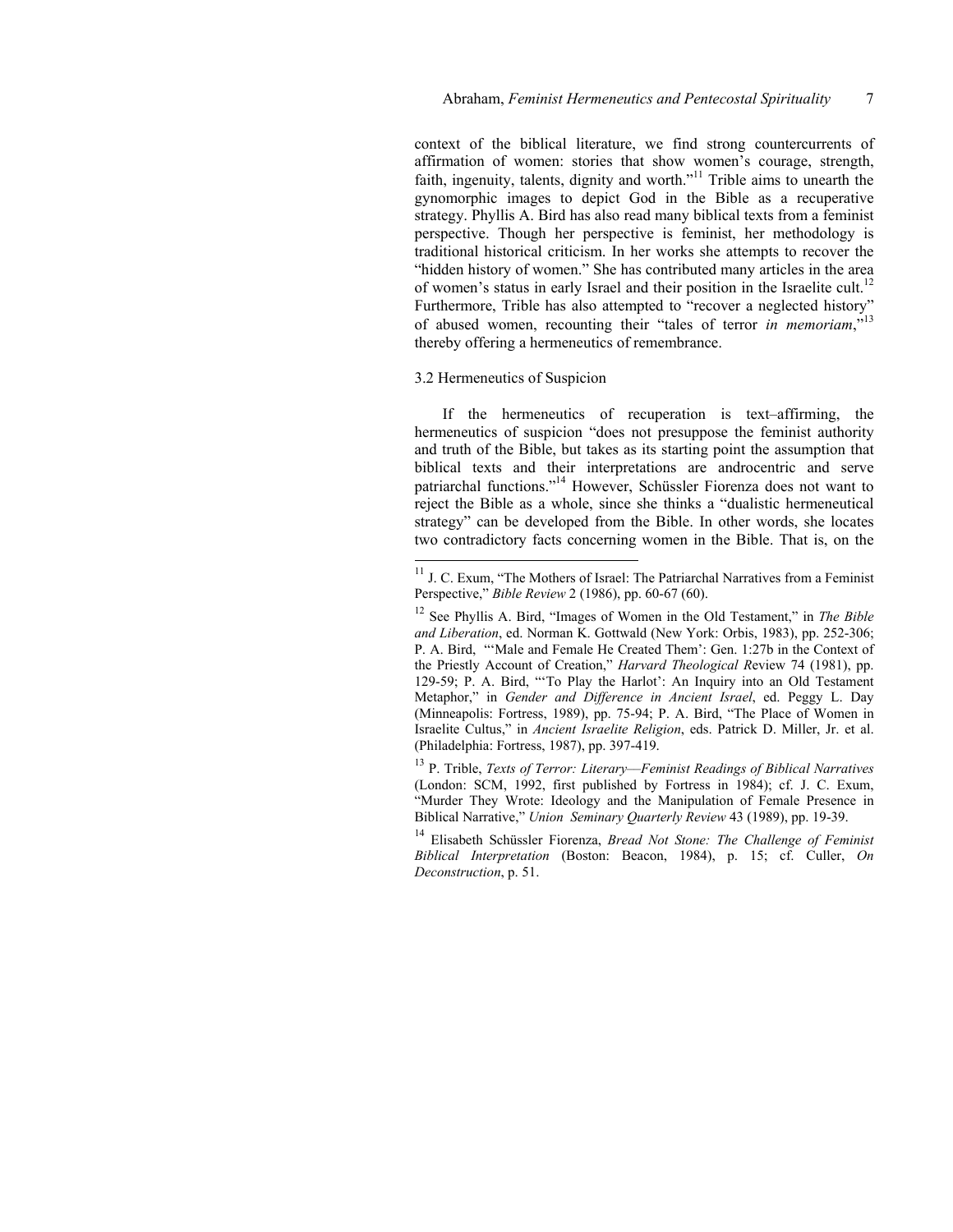l

one hand, the Bible has promoted patriarchal and androcentric values. On the other hand, "the Bible has also served to inspire and authorize women and other nonpersons in their struggles against patriarchal oppression."<sup>15</sup>

Carol Meyers questions the Bible's authority: "Like most scholars, I do not believe the texts are the direct word of God.... I believe it is a record of the religious beliefs developed by a society struggling to understand God and the world."<sup>16</sup> Yet she reads the text more positively.17 In a similar vein, Alice Laffey writes: "Since the biblical texts are historically conditioned and were produced by patriarchal society, they are patriarchal in character. They must, therefore, be approached with suspicion."18 However, she finds that the Bible has liberation potential towards freedom and equality. Recognizing the texts' patriarchal orientation, both Meyers and Laffey offer an egalitarian reading of the creation accounts using their social–scientific and literary methods respectively. Meyers looks behind the text and unearths the social world to locate the biblical woman. Laffey, however, finds a

 $15$  E. Schüssler Fiorenza, "Transforming the Legacy of The Woman's Bible," in *Searching the Scriptures: A Feminist Introduction*, vol. 1, ed. Schüssler Fiorenza (London: SCM, 1994), pp. 1-24 (5).

<sup>16</sup> William Sasser, "All about Eve," *Duke Magazine*, Sept-Oct 1994, pp. 2-7 (3).

<sup>&</sup>lt;sup>17</sup> See Meyers, "To Her Mother's House': Considering a Counterpart to the Israelite *Bêt 'ab*," in *The Bible and the Politics of Exegesis* (Norman K. Gottwald Festschrift), eds. D. Jobling et al. (Cleveland, OH: Pilgrim, 1991), pp. 39-51; "Of Drums and Damsels: Women's Performance in Ancient Israel," *Biblical Archaeology* 54 (1991), pp. 16-27; "Gender Imagery in the Song of Songs," *Hebrew Annual Review* 10 (1986), pp. 209-23; "Returning Home: Ruth 1:8 and the Gendering of the Book of Ruth," in *A Feminist Companion to Ruth,* pp. 85- 114; "The Hannah Narrative in Feminist Perspective," in *A Feminist Companion to Samuel and Kings*, pp. 93-104; "Everyday Life: Women in the Period of the Hebrew Bible," in *The Women's Bible Commentary*, eds. C. A. Newsome et al. (Louisville: Westminster/John Knox; London: SPCK, 1992), pp. 244-51; "The Creation of Patriarchy in the West: A Consideration of Judeo-Christian Tradition," in *Foundations of Gender Inequality*, ed. A. Zagarell (Kalamazoo: New Issues Press, 1994), pp. 1-36; "Women and the Domestic Economy of Early Israel," in *Women's Earliest Records: From Ancient Egypt and Western Asia*, ed. B. S. Lesko, Brown Judaic Studies 166 (Atlanta: Scholars Press, 1989), pp. 265- 81.

<sup>18</sup> Alice Laffey, *Wives, Harlots and Concubines: The Old Testament in Feminist Perspective* (London: SPCK, 1990), p. 2. Originally, *An Introduction to the Old Testament: A Feminist Perspective* (Philadelphia: Fortress, 1988).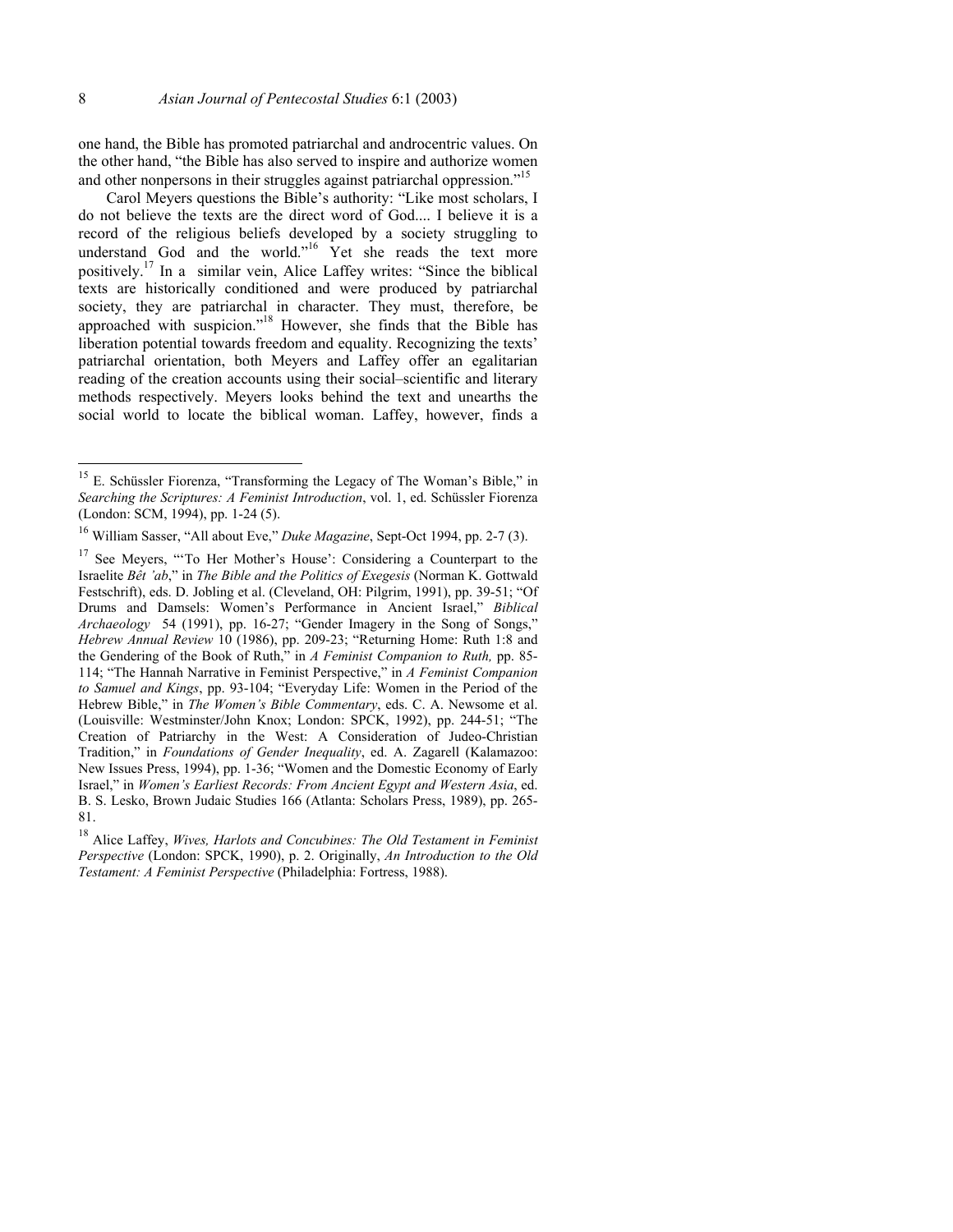liberation perspective against patriarchy operating within the scripture  $itself$ <sup>19</sup>

# 3.3 Hermeneutics of Resistance

The third approach is an ideological reading, "a deliberate effort to read against the grain—of texts, of disciplinary norms, of traditions, of cultures."20 In other words, "[r]esistance readings demonstrate the fundamental openness of texts and how meaning cannot be determined absolutely (that is, meaning cannot be decontexualized) but is itself resistant to ultimate or final interpretation."<sup>21</sup> In the context of feminist criticism Judith Fetterly writes: "The first act of a feminist critic is to become a resisting rather than an assenting reader and, by this refusal to assent, to begin the process of exorcising the male mind that has been implanted in us."<sup>22</sup> Many, perhaps most postmodern feminist readings may be categorized as a hermeneutics of resistance. In this reading strategy, feminists apply various hermeneutical methods such as structuralism, literary criticism, semiotics, narratology, intertextuality, psycho–analytic criticism, reader–response criticism, deconstruction and even in some cases certain eclectic methods combining two or more methods together.

The feminist readings of Mieke Bal, Ilana Pardes, Ilona Rashkow, Danna Nolan Fewell, Pamela J. Milne, Athalya Brenner all project to some degree or other a kind of resistant reading. All these feminists analyze the Hebrew Bible as a thoroughly patriarchal construct, and developing a strategy of response and resistance, and in some cases counter–reading. J. C. Exum argues: "a feminist critique must, of necessity, read against the grain."<sup>23</sup> Like Bal, she approaches the text as a "cultural artifact," not as a religious object. Therefore, her "intention in this book is neither to recover affirmations of women in the Bible nor to

<sup>19</sup> Laffey, *Wives, Harlots and Concubines.*

<sup>20</sup> *Postmodern Bible*, p. 275.

<sup>21</sup> *Postmodern Bible*, p. 302.

<sup>22</sup> J. Fetterly, *The Resisting Reader: A Feminist Approach to American Fiction (*Bloomington: Indiana University Press, 1978), p. xxii, as cited by Culler, *On Deconstruction*, p. 53.

<sup>23</sup> J. C. Exum, *Fragmented Women: Feminist (Sub)versions of Biblical Narratives*, JSOTS 163 (Sheffield: JSOT Press, 1993), p. 11.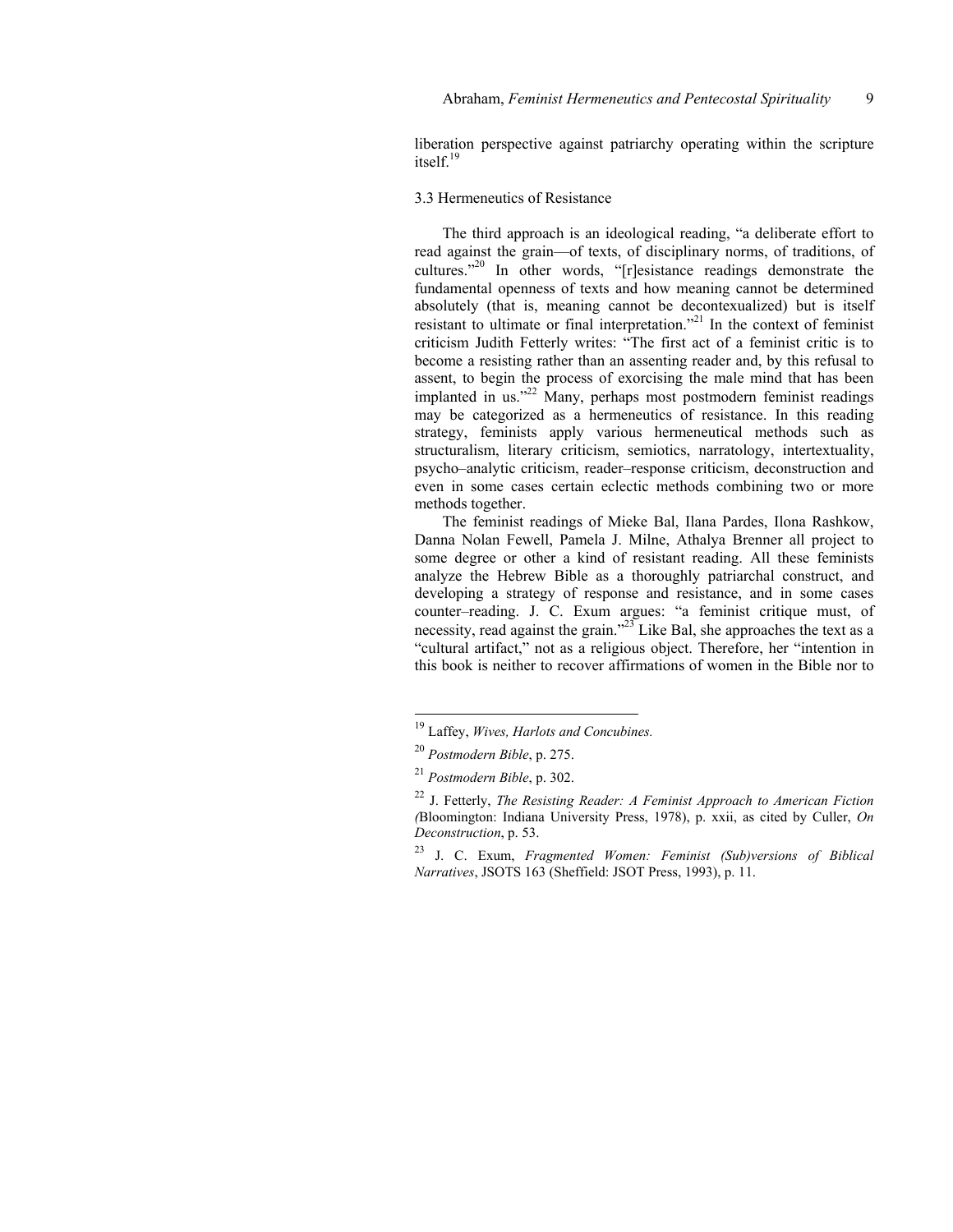attack the Bible as a sexist document."24 Instead, she attempts to "construct feminist (sub)versions of biblical narratives." Moreover, most of the feminists for instance consider "interpretation to be a *reader's response,* necessarily based on the *reader's* personal input, assumptions, and biases."25

Danna Nolan Fewell, Associate Professor of Old Testament at Perkins School of Theology, Texas, has a keen interest in reading Old Testament narrative texts in literary perspective. Throughout her work one can observe the ideological dimension of narratological interpretation. She has written most of her writings with David M. Gunn in the feminist area. $26$ 

Athalya Brenner writes at length as a Jewish woman both in Hebrew and in English. She examines the social roles of Israelite women by a literary narrative approach. Her study reveals the various roles taken by women in the Old Testament period. She concludes that women always had a secondary status in Israelite society.<sup>27</sup>

l

27 See Athalya Brenner, *The Israelite Woman* (Sheffield: JSOT Press, 1985). See also A. Brenner, "Who's Afraid of Feminist Criticism? Who's Afraid of Biblical Humour? The Case of the Obtuse Foreign Ruler in the Hebrew Bible," *JSOT* 63 (1994), pp. 38-55.

<sup>24</sup> Exum, *Fragmented Women*, p. 9.

<sup>25</sup> I. Rashkow, *The Phallacy of Genesis: A Feminist–Psychoanalytic Approach*  (*L*ouisville: Westminster/John Knox, 1993), p. 110; emphasis original.

<sup>26</sup> Danna Nolan Fewell, "Feminist Criticism of the Hebrew Bible: Affirmation, Resistance, and Transformation," *Journal for the Study of the Old Testament* 39 (1987), pp. 39-65; D. N. Fewell and David M. Gunn, "Controlling Perspectives: Women, Men, and the Authority of Violence in Judges 4 and 5," *Journal of American Academy of Religion* 56 (1990), pp. 389-411; D. N. Fewell and D. M. Gunn, "Tipping the Balance: Sternberg's Reader and the Rape of Dinah," *Journal of Biblical Literature* 110 (1991), pp. 193-211; D. N. Fewell and D.M. Gunn, *Gender, Power, and Promise: The Subject of the Bible's First Story* (Nashville: Abingdon, 1993); D. N. Fewell, "Reading the Bible Ideologically: Feminist Criticism," in *To Each Its Own Meaning: An Introduction to Biblical Interpretations and Their Applications*, eds. S. L. Mckenzie et al. (Louisville: Westminster/John Knox, 1993), pp. 237-251; D. N. Fewell and D. M. Gunn, "Genesis 2-3: Women, Men and God," in *Narrative in the Hebrew Bible* (Oxford: Oxford University Press, 1993), pp. 194-205.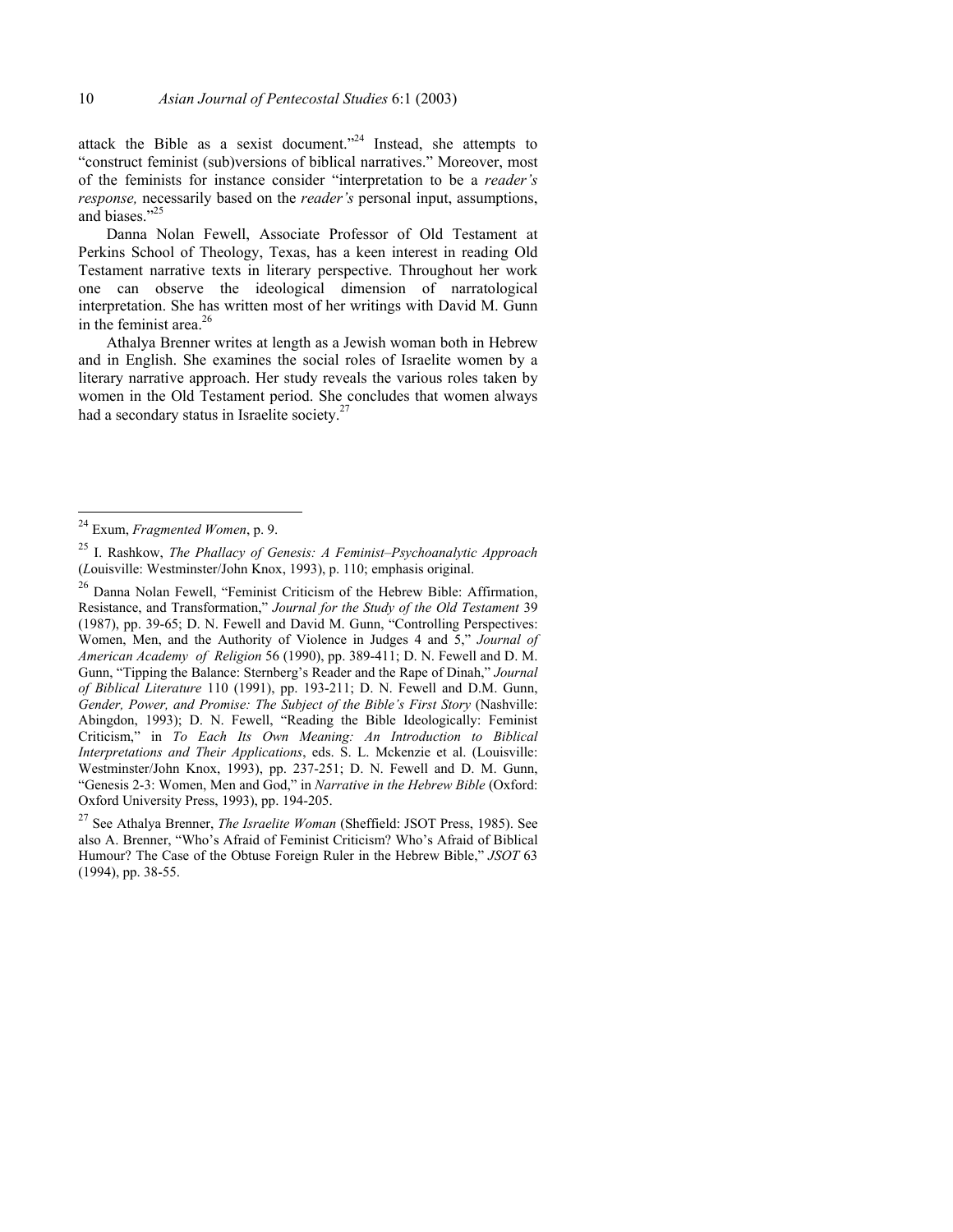### 4. Feminist Hermeneutics and Pentecostal Spirituality

One may recall Tertullian's famous question "what does Athens to do with Jerusalem?", when we discuss 'Pentecostal Spirituality'. How does feminist hermeneutics affect Pentecostal spirituality? Before we proceed, we need to have some understanding about the concept 'spirituality', especially the Pentecostal spirituality.

 The term "spirituality" has a wide range of meanings in all religions. However, the term "spirituality" does not occur generally in biblical or theological dictionaries. Broadly speaking, one's spirituality has something to do with God. M. D. Macchia defines spirituality as "our way of relating to both God and the world".<sup>28</sup> He has a healthy approach to spirituality as he brings together both vertical and horizontal shades of spirituality. What is Pentecostal spirituality? Is that different from Christian spirituality? I would say, Pentecostal spirituality shares many traits of Christian spirituality as Pentecostalism is thoroughly rooted in the historic faith. However, Pentecostal spirituality is distinct as it is the spirituality of the Spirit of God. In other words, the Spirit of God is believed to be operational in every sphere of their spirituality. According to one recent definition, Pentecostal spirituality is "a particular configuration of beliefs, practices and sensibilities that put the believer in an *on-going relationship to the spirit of God.*" 29 According to R. P. Spittler, a renowned Pentecostal Theologian, Pentecostal spirituality consists of five "implicit values." They are: individual experience, orality, spontaneity, otherworldliness and commitment to biblical authority.30 I will not attempt to deal with every area of Pentecostal

<sup>28</sup> See F. D. Macchia, *Spirituality and Social Liberation: The Message of the Blumhardts in the Light of Wuerttemberg Pietism with Implications for Pentecostal Theology* (Dublin, IN: Prinit Press, 1990), p. 4. R. P. Spittler, "Spirituality, Pentecostal and Charismatic," *Dictionary of Pentecostal and Charismatic Movements*, eds. S. Burgess et al (Grand Rapids, MI: Zondervan, 1993), pp. 804-805 defines spirituality as "a cluster of acts and sentiments that are informed by the beliefs and values that characterize a specific religious community."

<sup>29</sup> Daniel E. Albrecht, *Rites in the Spirit: A Ritual Approach to Pentecostal/Charismatic Spirituality,* JPTS 17 (Sheffield: Sheffield Academic Press, 1999), p. 218. Emphasis mine.

<sup>&</sup>lt;sup>30</sup> Spittler, "Spirituality, Pentecostal and Charismatic," p. 806: For Pentecostals "the Scriptures, both the Old and New Testaments are verbally inspired of God and are the revelation of God to man, the infallible authoritative rule of faith and conduct (2 Tim 3:15-17; I Thess 2:13; 2 Pet 1:21)." In the same vein, D. E.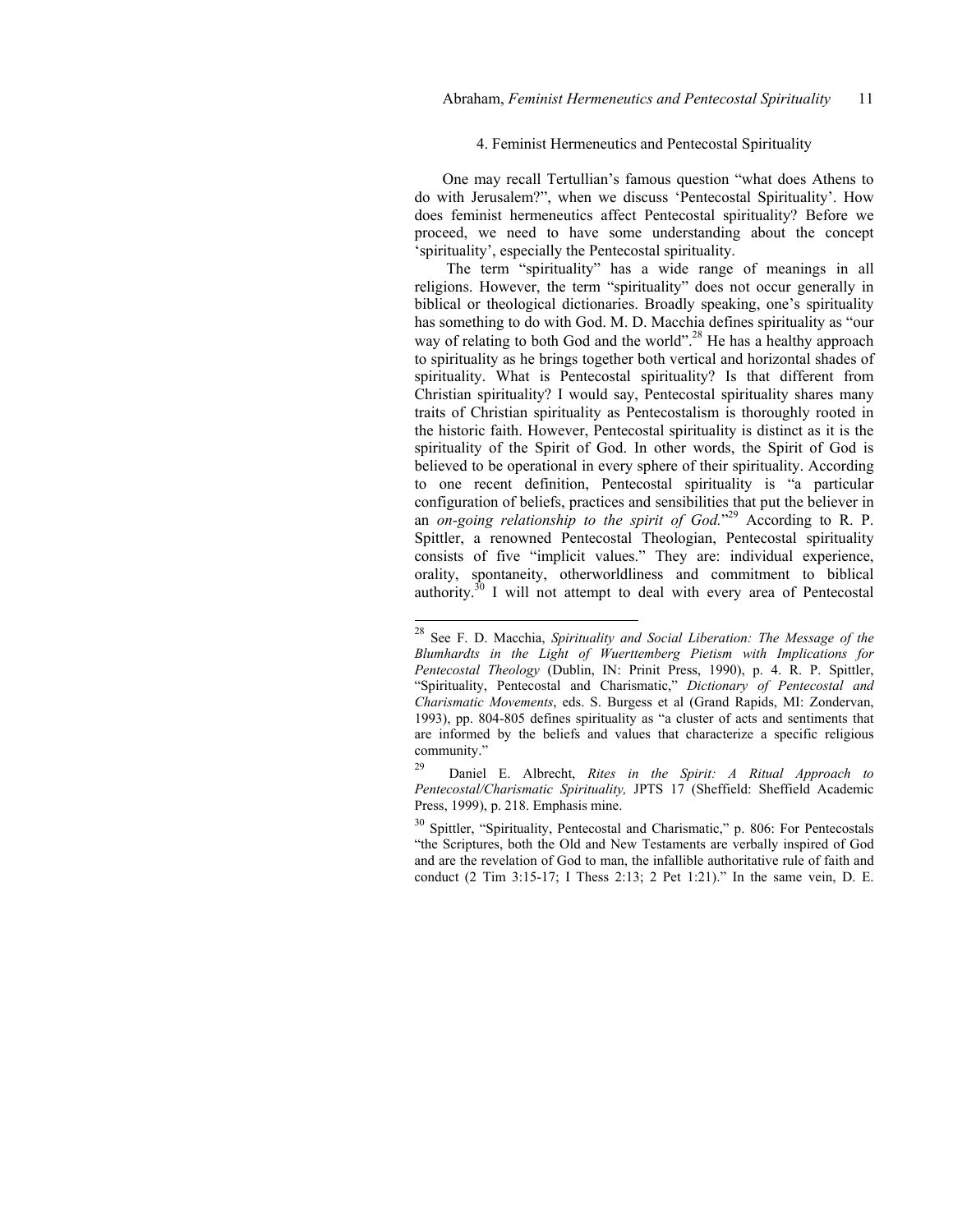spirituality from feminist hermeneutics. However, the Bible as the word of God and its authority has been challenged again and again by feminist interpreters of the Bible. As a Pentecostal academic, I strongly believe that our whole-hearted commitment to the word of God and the present appropriation and actualization of its message through the illumination of the Holy Spirit makes us distinct from other segments of the Christian community $31$ . Therefore, we should not seek after scholastic credibility or academic respectability at the expense of our commitment to the word of God and our understanding of the doctrine of the Holy Spirit. However, in modern feminist hermeneutics, the foundational value of Pentecostal spirituality (i.e., the Bible and its authority) is at stake.

I will start with a couple of caveats. Although I am sympathetic to many of the feminist concerns, as a Pentecostal academic, I am committed to defending the important aspects of our spirituality noted above. Hence, I will respond to the feminist challenges critically as a Pentecostal scholar. Contrary to many feminist readings, I would argue that the text does not address the question of egalitarianism or androcentrism, even though the context in which the text emerged is patriarchal. A better question is whether the creation text is positive to women in general or not. Therefore, the problem does not lie with the text *per se.* In my view, the biblical texts can be made positive to women if we recognize the effect on interpretation of cultural studies that lean towards male domination, in the same way that we recognize and critique other cultural tendencies towards oppression, such as slavery and racism.

## 5. Genesis Creation Narrative in Feminist Hermeneutics

The creation narrative of Genesis 2-3 is the important foundational text within the Old Testament which deals with the creation of humanity. The apostles, church fathers, reformers, theologians and other Bible

Albrecht also locates six characteristic qualities of Pentecostal spirituality such as "spontaneous leadership, human experiencing of God in worship, the present reality of the Word of God, exercising the gifts of the spirit, ministry and mission. See Albrecht, *Rites in the Spirit*, p. 220.

<sup>&</sup>lt;sup>31</sup> For the role of the Holy Spirit in hermeneutical process, see Clark. H. Pinnock, "The Work of the Holy Spirit in Hermeneutics," *Journal of Pentecostal Theology* 2 (1993), pp. 3-23. He writes: "The Spirit is active in the life of the whole Church to interpret the biblical message in languages today. He actualizes the word of God by helping us to restate the message in contemporary terminology and apply it to fresh situations" (p. 16).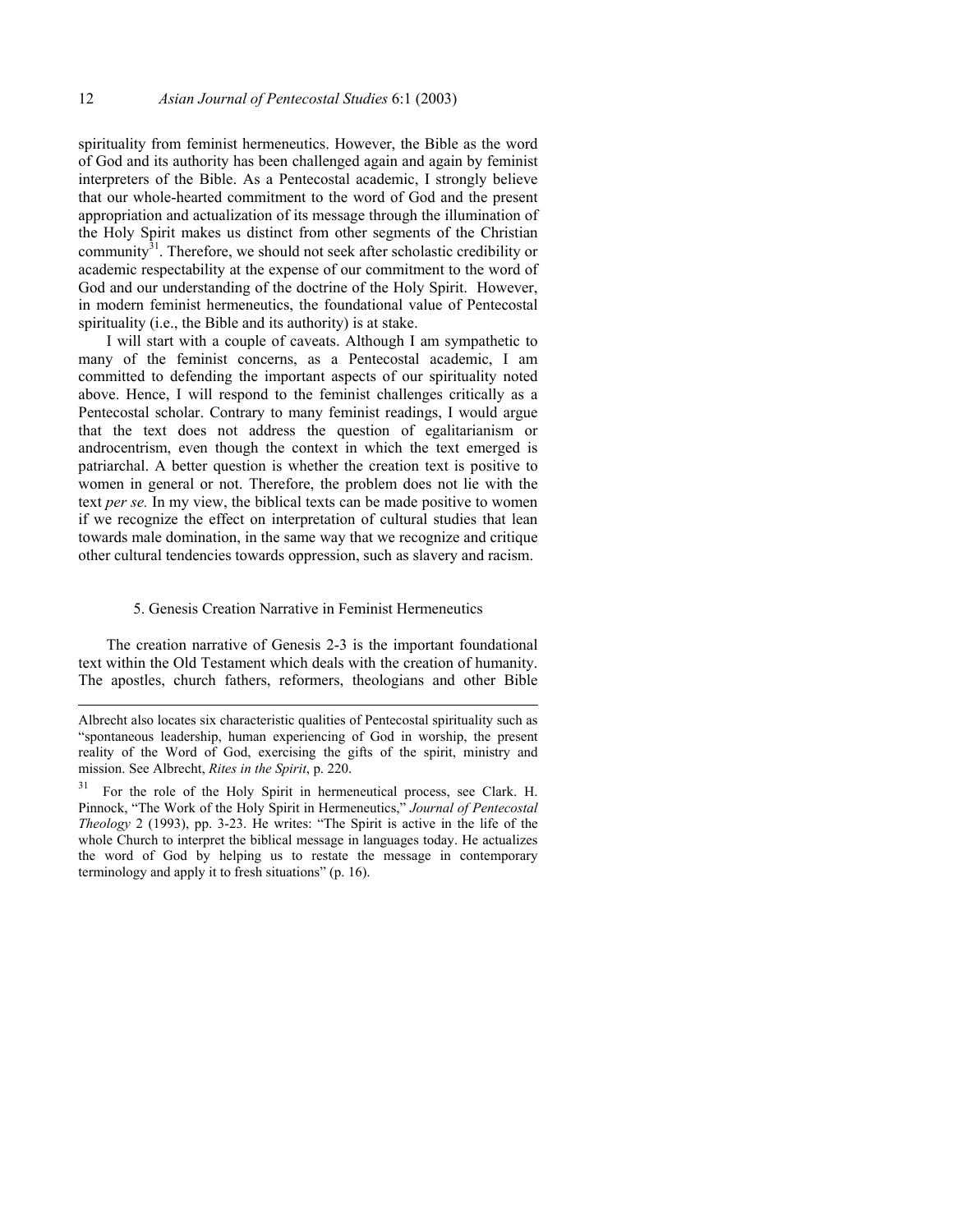interpreters have used these texts to elucidate the man-woman relationship and their separate roles and place in the church and society. Yet the same text has been used by different interpreters to advocate the inferior, the superior and the egalitarian status of woman. This text has been one of the most interpreted, reinterpreted and misinterpreted texts within the Old Testament. Even after centuries of interpretation, analyses and readings of it are numerous. So there is no wonder that the creation narrative of Genesis 2-3 has now become one of the most frequent areas of feminist investigation.

I will deal with only one feminist reading as a paradigm. Let us see how Carol Meyers treats the creation narrative in particular. I do not intend to offer all aspects of her interpretation; rather how she interprets the account of human rebellion and sin and the woman's part in the fall in Gen 3. In line with her hermeneutical stance, she wants to negate the notion of sin in the narrative. To her, the concept of sin and suffering is a later creation. She lists the following reasons for this:

- 1) There is no explicit reference to sin in the narrative.
- 2) The aetiological nature of the narrative reduces the human theme of disobedience.
- 3) There is no vocabulary of sin.
- 4) The *genre of* the narrative deals with daily living.<sup>32</sup>

According to Meyers the biblical narrative in Genesis 2-3 is myths of origins, and "[t]he characters [man and woman] in the creation story present the *essential* (archetypal) features of human life, not the *first*  (prototypical) humans in a historical sense."33

We must now ask, however, whether this view can be substantiated. Can the text be read convincingly without recourse to the ideas of sin and rebellion? We begin by examining Gen 2:16–17.

And the Lord commanded the man, "you may freely eat of every tree of the garden; but of the tree of the knowledge of good and evil you shall not eat, for in the day that you eat of it you shall die" (NRSV).

It seems to me that the introduction of the intensive verb *zwh* ("to command") is very significant here. In God's dialogue with man and

 $32$ <sup>32</sup> C. Meyers, "Gender Roles and Genesis 3:16 Revisited," in *A Feminist Companion to Genesis*, pp. 118-141 (126-28).

<sup>33</sup> Meyers, *Discovering Eve*, pp. 80-81.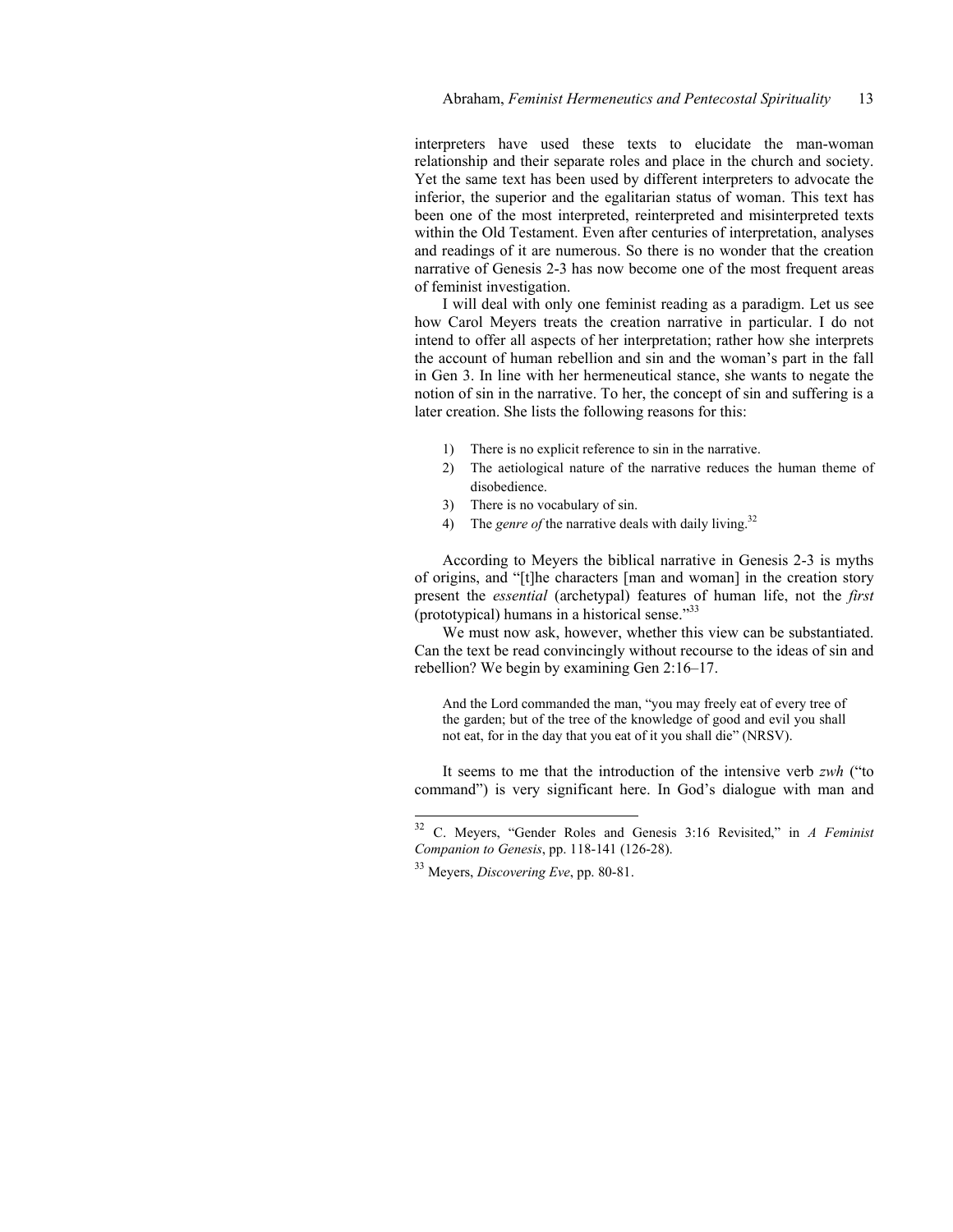woman in chapter 3 the commonly used verb *'amr* ("to say") is used. The verb *zwh* is used to give a command or a charge in most of the occasions in the Old Testament. So from the very use of the verb it is quite clear that it was an injunction, charge, order or a commandment given to the man concerning the way of life in the garden. After disobedience, the Lord God interrogates the couple repeating the same verb asking, "Have you eaten of the tree which I commanded you not to eat?" In the expulsion scene the verb is repeated again in verse 17.

By eating the fruit both the man and the woman had disobeyed God. It was not at all an ordinary life statement concerning "eating" in a highland setting. Here Meyers' explanation of the term "eating" is only a sociological nuance of the term without considering its meaning in a wider context of the text. The use of the verb *t'akl* with the permanent prohibition *al* ("Thou shall not eat," KJV) shows the same seriousness as in the case of the Decalogue. It is also important to note that the verbs in both verses are given in infinitive absolute forms emphasizing the action.

In the serpent's dialogue with the woman, both the serpent and the woman use the non–intensive and ordinary verb '*amr* instead of *zwh*. The verbal emphasis, (i.e., infinitive absolute) and the preposition *mkl* used in 3:1, are also omitted by the woman in 3:2. The *Yhwh 'elohim* ("the Lord God") becomes merely '*elohim* ("God"). Wenham points out that the Yahwistic author deliberately used *Yhwh 'elohim* to declare his conviction that Yahweh is both the humans' covenant partner and also the God of all creation; yet both the woman and the serpent omitted this expression in their dialogue. $34$ 

The meaning of '*aph ki* in Gen.3:1 is not clear, though English translations take it as an interrogative form. The BHS proposal to read an interrogative pronoun *h* has no textual support. V. P. Hamilton considers it as a feigned expression of surprise and translates it as "Indeed! To think that God said you are not to eat of any tree of the garden!"<sup>35</sup> Hence

 $34\,$ 34 Gordon J. Wenham, *Genesis 1-15*, Word Biblical Commentary 1 (Milton Keynes: Word, 1991), p. 57. For a discussion of the various details of the conversation between the woman and the serpent, see R. W. L. Moberly, "Did the Serpent Get It Right?" *Journal of Theological Studies* 39 (1988), pp. 1-27.

<sup>35</sup> See V. P. Hamilton, *The Book of Genesis Chapters 1-17* (Grand Rapids, MI: Eerdmans, 1990), p. 186, and also J. Skinner, *Genesis*, International Critical Commentary (Edinburgh: T & T Clark, 1956), p. 73 n. 1 takes it as "a half– interrogative, half–reflexive exclamation." Wenham, *Genesis 1-15*, pp. 47, 73 treats *'af ki* as an interrogative expression. F. Brown, S. R. Driver, and C. A. Briggs, eds., *A Hebrew and English Lexicon of the Old Testament* (Oxford: Clarendon, 1966), p. 65 translates the whole expression, "Has God really said?"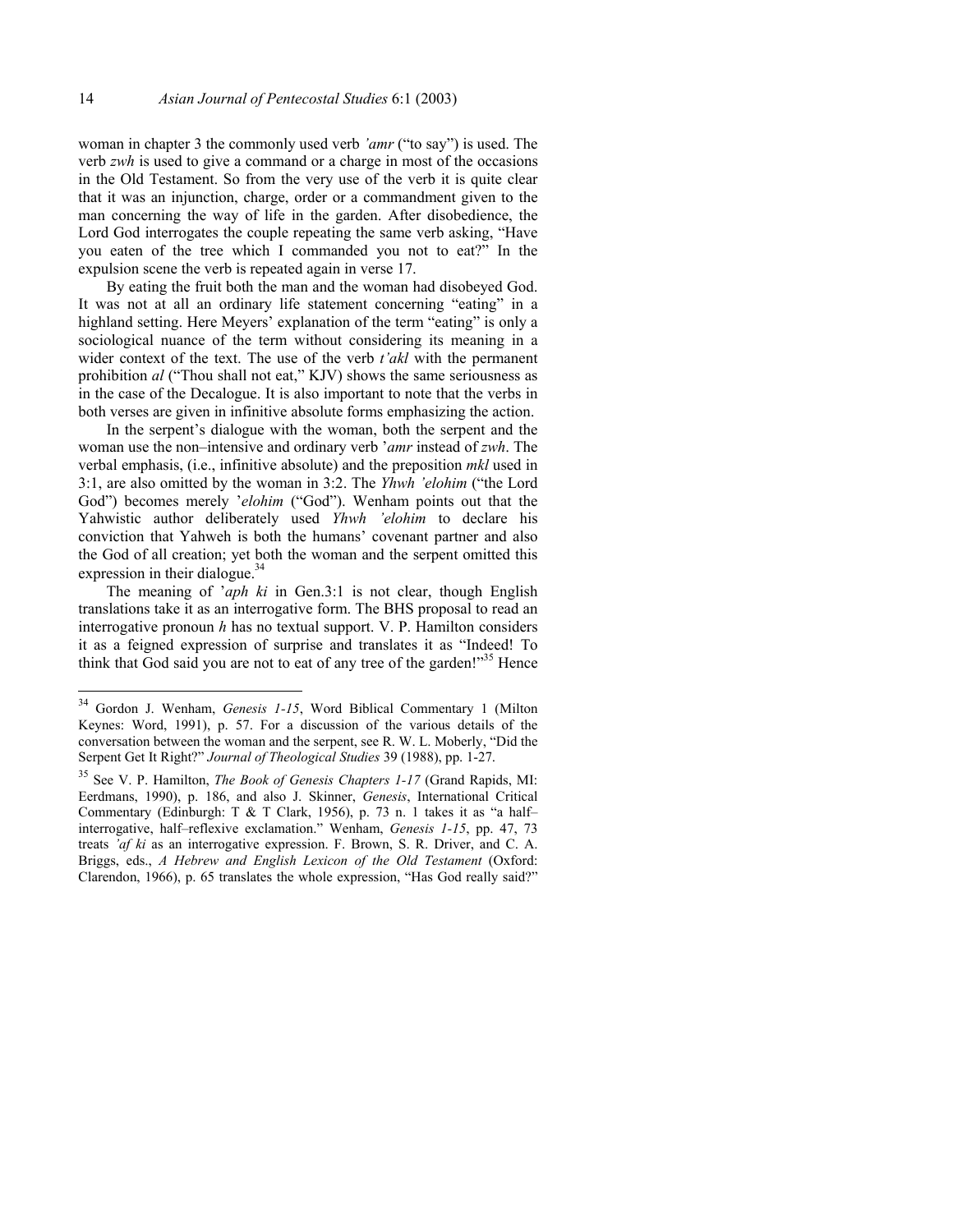he argues that the first words of the serpent are not a question "but as an expression of shock and surprise. He grossly exaggerates God's prohibition, claiming that God did not allow them access to any of the orchard trees."36 In this context it is also interesting to note that the woman too exaggerates and adds to the original injunction and also omits "every." Wenham suggests that through these slight alterations to God's remarks, "the woman has already moved slightly away from God toward the serpent's attitude."<sup>37</sup> It is important to note here that "[t]he serpent began with a feigned expression of surprise" and later he directed "a frontal attack on God's earlier threat  $(2:17)$ ."<sup>38</sup>

Richard S. Hess has recently noted the specific aspects of rebellion in Genesis 3.39 In this context the rebellion involves pride, ignoring or distorting God's word and listening to the serpent. In his view, "Misusing and perhaps misunderstanding God's word lies at the heart of the first rebellion against God."40 He continues to note the whole motivation of eating the forbidden fruit. It was "to know as God knows, to possess divine wisdom and to seize God's gifts and use them in whatever way the man and the woman wanted."<sup>41</sup>

In light of the above discussion, Wenham argues that Genesis 2–3 is "a paradigm of sin, a model of what happens whenever man disobeys God. It is paradigmatic in that it explains through a story what constitutes sin and what sin's consequences are." $42$  Moreover he also thinks that this

36 Hamilton, *The Book of Genesis Chapters 1-17*, pp. 188-89

37 Wenham, *Genesis*, p. 73.

l

38 Hamilton, *The Book of Genesis Chapters 1-17*, p. 189.

<sup>39</sup> Richard S. Hess, "The Roles of the Woman and the Man in Genesis 3," *Themelios* 18 (1993), pp. 15-19.

40 Hess, "The Roles of the Woman and the Man," p. 16.

41 Hess, "The Roles of the Woman and the Man," p. 17. Hamilton, *Genesis*, p. 191 thinks that woman's sin is a sin of initiative and man's is a sin of acquiescence.

42 Wenham, *Genesis*, p. 90.

Other occurrences of this phrase are preceded by an interrogative *h* if it introduces a question. See Gen 18:13, 23; Amos 2:11. See also E. A. Speiser, *Genesis*, Anchor Bible (New York: Doubleday, 1964), p. 21 translates it as "Even though God told you not to eat of any tree in the Garden...." He also thinks that it is not a question; rather the serpent is distorting a fact (p. 23); Also see Jerome T. Walsh, "Genesis 2:4b–3:24: A Synchronic Approach," *JBL* 92 (1977), pp. 161- 177 (164).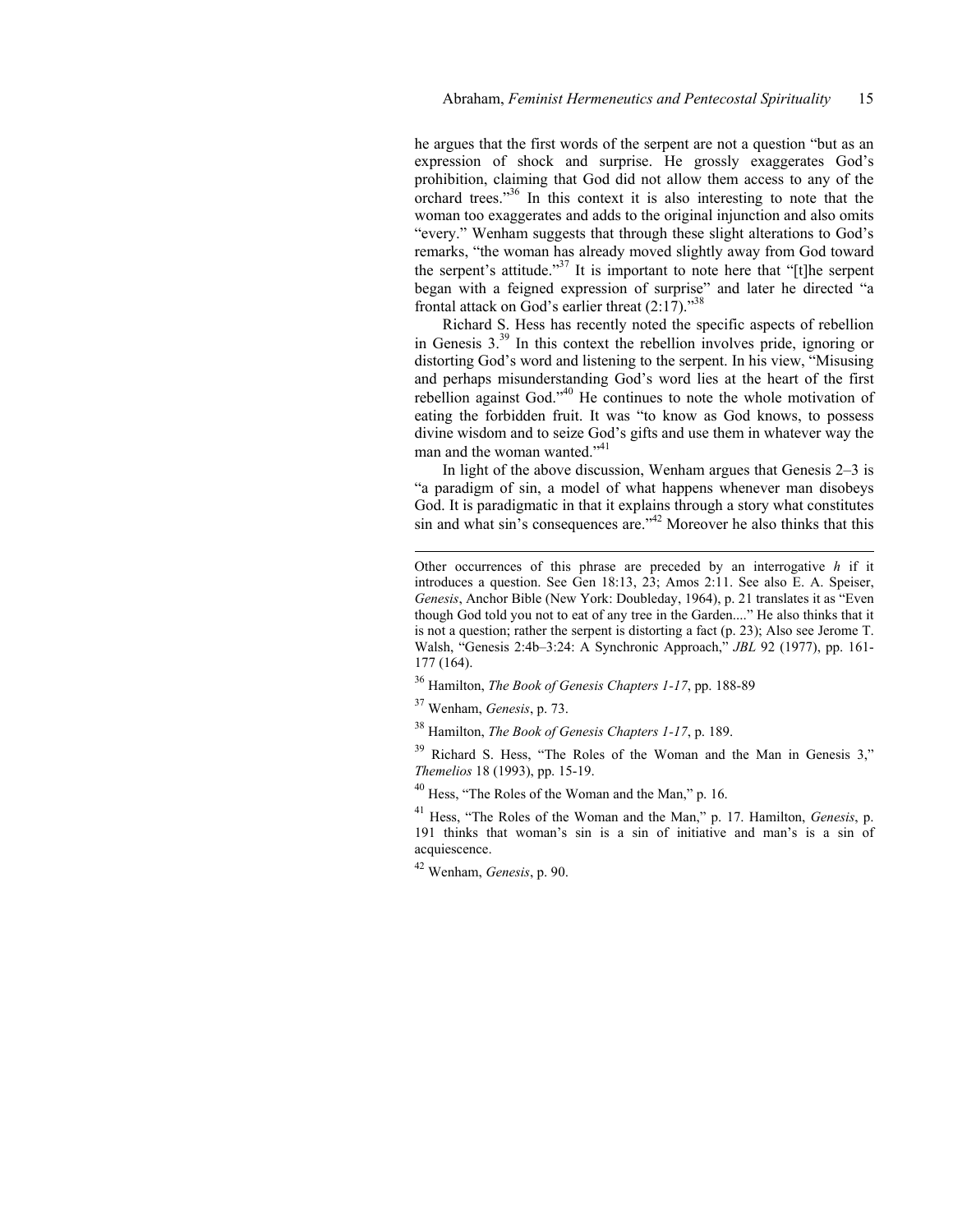tradition is found in the covenant theology where disobedience to God's commandments leads to a curse and ultimately death (Deut 30:15-19). According to Wenham this story is also protohistorical, offering an explanation regarding origin of humans and their sin.<sup>43</sup> We also read from the text that "the man called his wife's name Eve, because she was the mother of all living" (Gen 3:20). So the creation narrative has, after all, a prototypical value, not an archetypal value as proposed by Meyers. In other words it is the first account of how sin and rebellion entered this world. As such, it is a fitting beginning to the Old Testament story, in which we see the subsequent effects of sin and how God deals with it. As a matter of fact Meyers contradicts herself in this point. She assumes that Gen 3 reflects a highland situation, as it was "God's words to the *first man*, every man, with respect to the laborious character of his daily life, so also is it the case for the *first woman*, every woman."<sup>44</sup> But when she dealt with the question of sin, she found it to have only archetypal value, being an etiological tale. If so, how can it be the story of every woman?

This view is also supported by prominent Old Testament scholars. In his study Rolf Rendtorff shows how the creation in Genesis and the covenant in Exodus 19-34 are endangered by human sin in both cases. He also points out that sin reaches its culmination in chapter 6 where God determined to destroy his own creation.<sup>45</sup> Richard H. Moye thinks, "the story of the Pentateuch as a whole is pre-eminently the story of the fall,"<sup>46</sup> and human desire for a reunion with God.

Both traditional historical critics and modern literary critics read the narrative as a story of sin. I do not think this can fairly be regarded as a result of their male bias. In their readings they bring out various aspects of this theme. In his comprehensive analysis of the book of Genesis, for instance, Gerhard von Rad shows how sin reaches its culmination from the sins of Adam and Eve to the Tower of Babel. He sees the spread and progression of sin from Adam and Eve to Cain, Lamech, the angel

<sup>43</sup> Wenham, *Genesis*, pp. 90-91.

<sup>44</sup> Meyers, *Discovering Eve*, pp. 93-94. Emphasis mine.

<sup>&</sup>lt;sup>45</sup> See Rolf Rendtorff, "'Covenant' as a Structuring Concept in Genesis and Exodus," *JBL* 108 (1989), pp. 385-89 (386).

<sup>46</sup> Richard H. Moye, "In the Beginning: Myth and History in Genesis and Exodus," *JBL* 109 (1990), pp. 577-598 (598).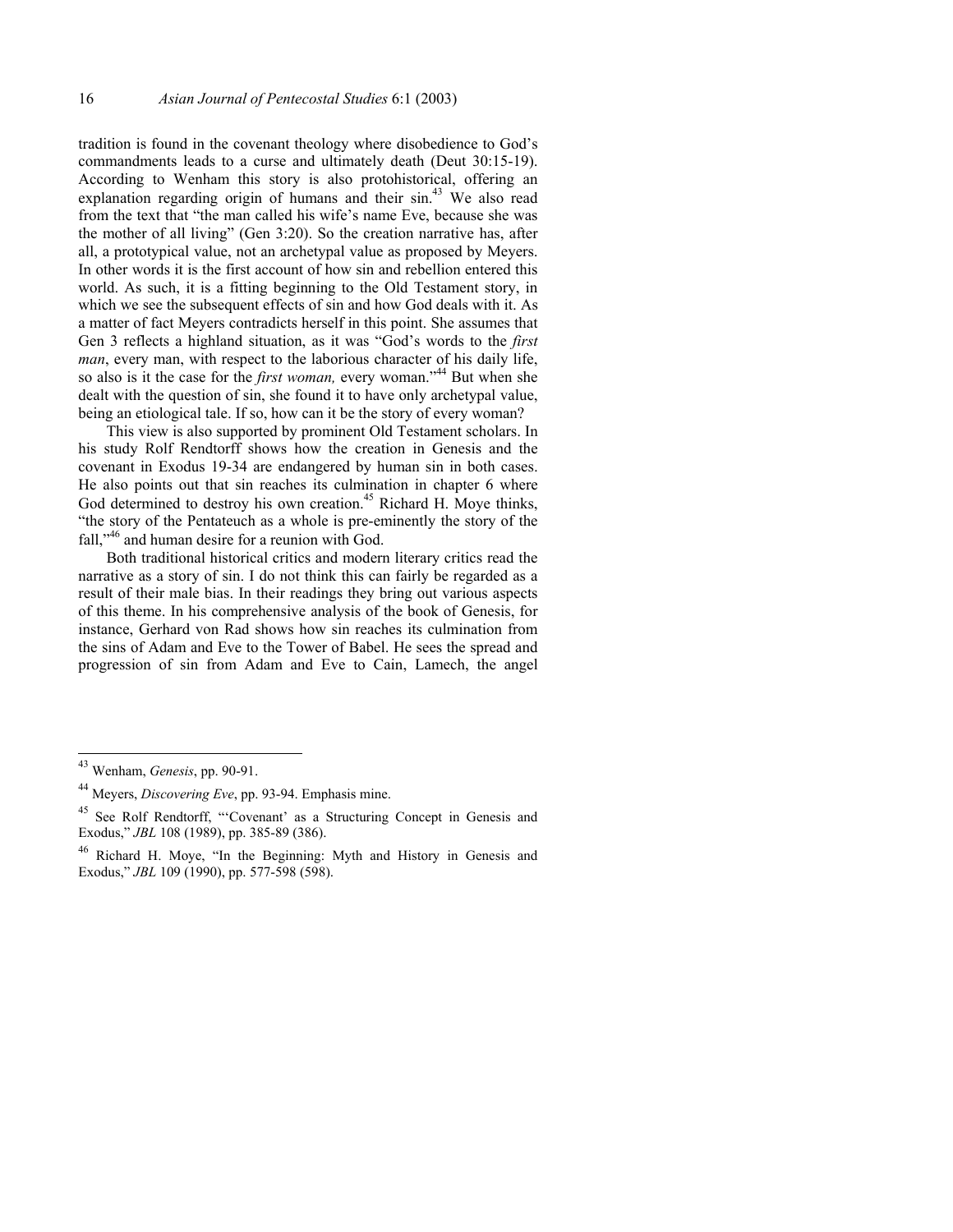marriages, and the tower of Babel.<sup>47</sup> He also notes the result of sin in every situation. Hence commenting on this situation he writes:

This succession of narratives, therefore, points out a continually widening chasm between man and God. But God reacts to these outbreaks of human sin with severe judgments. The punishment of Adam and Eve was severe; severer still was Cain's. Then followed the Flood, and the final judgement was the Dispersion, the dissolution of mankind's unity.<sup>48</sup>

In his treatment of the theme of the Pentateuch, Clines also observes the concept of sin in other various details. His analysis of the theme of Gen 1-11 considers "sin" to be the main theme in the primeval history. $4^4$ According to him the theme of primeval history seems to be:

[Either] mankind tends to destroy what God has made good. Even when God forgives human sin and mitigates the punishment, sin continues to spread, to the point where the world suffers uncreation.... Or no matter how drastic man's sin becomes, destroying what God has made good and bringing the world to the brink of uncreation, God's grace never fails to deliver man from the consequences of his sin.<sup>5</sup>

He also links the primeval history with the rest of the Pentateuch through the theme of God's promise.

Alan J. Hauser in his rhetorical reading of the creation narrative finds intimacy and alienation as one of the main themes of Gen 2-3. He points out that harmony and intimacy existed between the man, the woman and God before the human rebellion. This situation was changed as a result of their rebellion by eating the fruit which God had told them not to. He also notes the motif of alienation and strife at various levels between man and woman, man and the ground, humans and the animal

<sup>47</sup> See G. von Rad, *Genesis*, trans. D. M. G. Stalker (London: SCM, 1961), p. 149. See also von Rad, *Old Testament Theology*, vol. 1, trans. D. M. G. Stalker (London: SCM, 1975), pp. 154-56.

<sup>48</sup> Von Rad, *Genesis*, p. 148.

<sup>49</sup> David J. A. Clines, *The Theme of the Pentateuch*, JSOTS 10 (Sheffield: JSOT Press, 1986), pp. 61-79.

<sup>50</sup> Clines, *The Theme of the Pentateuch*, p. 76. Cf. Derek Kidner, *Genesis*, Tyndale Old Testament Commentary (London: Tyndale, 1967), p. 13 makes a contrast between "God's orderly creation and the disintegrating work of sin."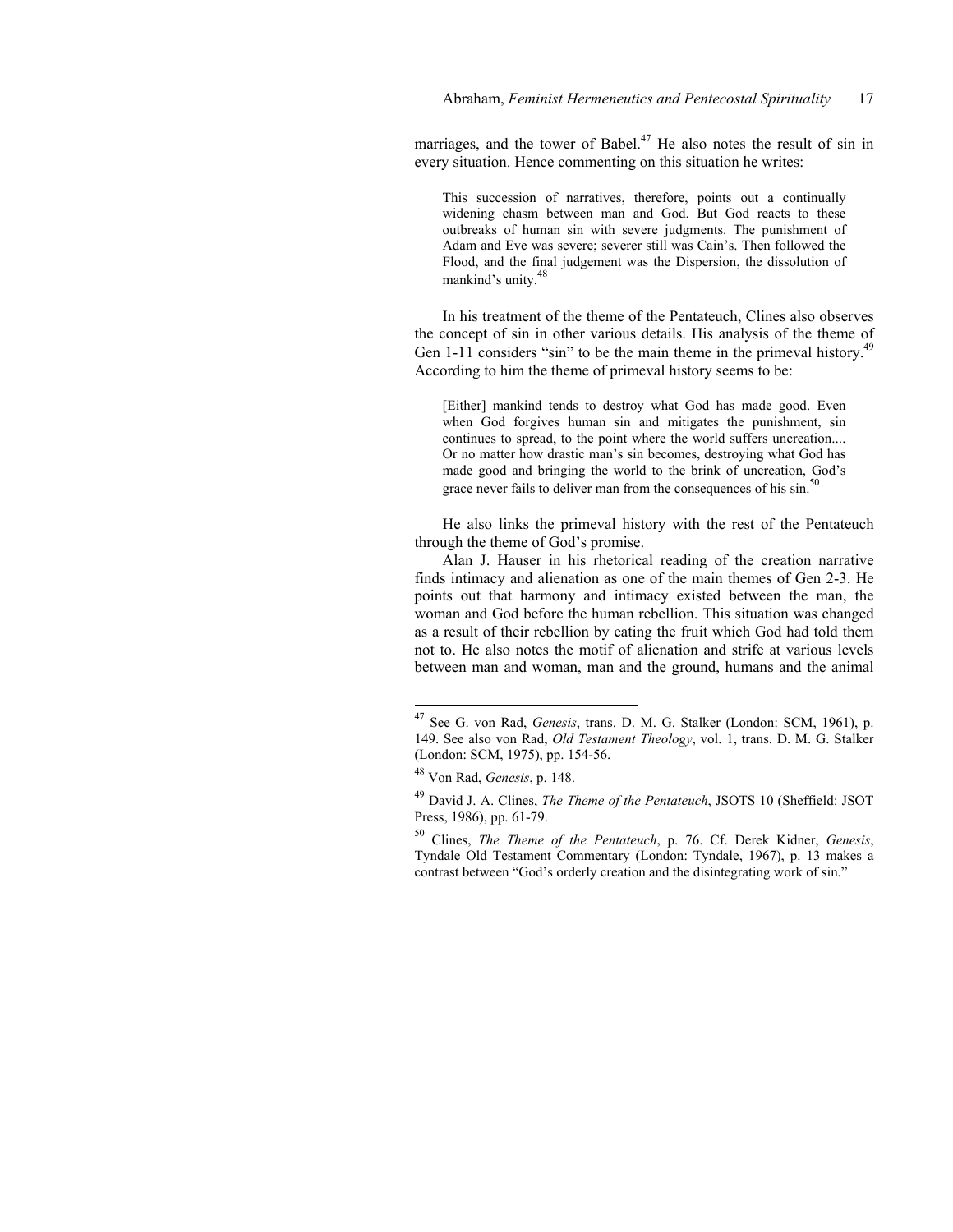world, and humanity and God.<sup>51</sup> Contrary to Meyers' claim, Hauser notes that '*akl* is the main verb which describes human rebellion against God (Gen 3:1, 2, 3, 5, 6, 11, 12, 13). He also observes that the same verb is used in relation to the consequences that follow their rebellion (Gen 3:17-19).52 Similarly P. D. Miller also relates the term '*akl* with sin: "The word is a command that has to do altogether with eating '*akl* four times, i.e., what may be eaten and what may not be eaten. The whole issue of responsibility and obedience is tied up with 'eating."<sup>53</sup>

When we examine the Old Testament in a wider perspective, there is no difficulty in understanding the concept of sin which emerged in the story of creation in the context of human rebellion. Contrary to Meyers' assumptions that the concept of sin comes from later orphic thought, there are clear parallels in the Old Testament traditions concerning Eden and human rebellion (Ezek 28:13; 31:9, 16, 18; 36:35; Isa 51:3; Joel 2:3). In Ezekiel 28:12-19 we can find a similar narrative structure and many similar motifs. The context here is the *hubris* of the king of Tyre. In Ezekiel we see the creation themes like Eden, the garden of God, Cherub, iniquity, sin and expulsion. The main difference in Ezekiel is that he places the garden on the mountain of God. My intention here is to point out that within Israel there was a strong tradition concerning the rebellion and fall of humanity. Von Rad notes the apparent relation of this material in Ezekiel with Genesis  $3^{54}$  He finds its origin in common oriental Mesopotamian sources.<sup>55</sup> Westermann also finds very clear parallels between Ezekiel and Genesis 2-3 and points to the Babylonian background of the latter.<sup>56</sup> Wenham underscores the fact that "whether this is an independent account of the fall or a free poetic application to the Tyrian king is uncertain, but it certainly underlines the compatibility of its theology with prophetic principle."57

<sup>51</sup> Alan Jon Hauser, "Genesis 2-3: The Theme of Intimacy and Alienation," in *Art and Meaning: Rhetoric in Biblical Literature,* pp. 20-36.

 $52$  Hauser, "Genesis 2-3," p. 32.

<sup>53</sup> P. D. Miller, *Genesis 1–11*: *Studies in Structure and Theme*, JSOTS 8 (Sheffield: JSOT Press, 1978), p. 28.

<sup>54</sup> Von Rad, *Genesis,* p. 95.

<sup>55</sup> Von Rad, *Genesis,* p. 95.

<sup>56</sup> Claus Westermann, *Genesis 1–11*, trans. J. J. Scullion (London: SPCK; Minneapolis: Augsburg, 1984), p. 246.

<sup>57</sup> Wenham, *Genesis*, p. 90.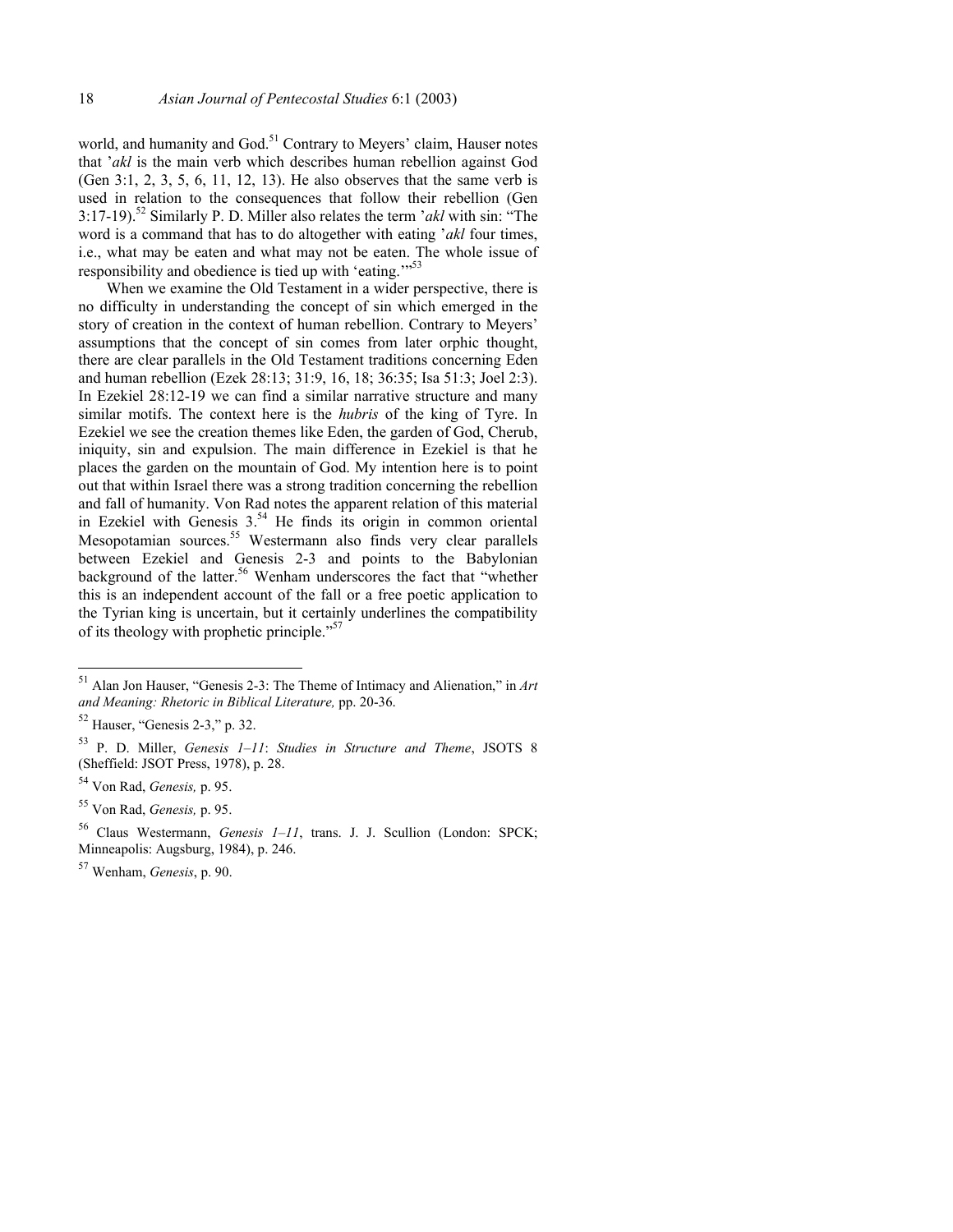We turn now to another of Meyers' themes, namely "eating." Meyers argued that eating was the main theme of the narrative, basing her argument mainly on the frequent occurrence of the term *'kl.* She also treated Gen 2:15 as the material basis for human life, where man is given the oracle to work and keep the garden. The frequent occurrence of a term is not the only criterion, however, to decide the main theme of any narrative. We need to look at how this term functions in the narrative as a whole. For instance, James Barr has convincingly shown that words have meaning only in their context. Hence he writes: "the distinctiveness of biblical thought and language has to be settled at the sentence level, that is, by the things the writers say, and not by the words they say them with."<sup>58</sup> We also need to be aware that *'akl* is one of the most frequently occurring verbs in the whole Old Testament. Does this mean that "eating" is the main theme of the Old Testament?<sup>59</sup>

We must also distinguish the oracle in Gen 2:15 with Gen 3:17. Even though the man is assigned to work in both texts, in the first, man is assigned to work inside the garden. There the work seems to be more pleasant due to the favorable situation, whereas in Gen. 3 man is driven outside the garden where his work is pleasant no more and the working condition is hostile due to the cursing of the ground. Trible notes that the verb 'bd ("to serve") implies respect, reverence and worship.<sup>60</sup> Meyers failed to distinguish between the condition of work inside the garden and outside. In this connection Meyers also fails to explain the reasons for the changed or "condemned" state of the earth though she recognizes that the ground is accursed.

# 6. Some Further Challenges of Feminist Hermeneutics on Pentecostal Spirituality

Feminist readers have constantly and vigorously challenged the authority of the Bible as God's word and its relevance to Christian faith and practice. Some of them even assert that the "scripture is a human

<sup>58</sup> James Barr, *The Semantics of Biblical Language* (Oxford: Oxford University Press, 1961), p. 270. See also J. Barr, *Comparative Philology and the Text of the Old Testament* (London: SCM, 1983), pp. 170-71.

<sup>59</sup> It is estimated that the word *'akl* occurs 809 times in the Hebrew Bible, see *The Dictionary of Classical Hebrew*, ed. David J. A. Clines (Sheffield: Sheffield Academic Press, 1993), vol. I, p. 240.

<sup>60</sup> P. Trible, *God and the Rhetoric of Sexuality* (London: SCM, 1992), p. 85.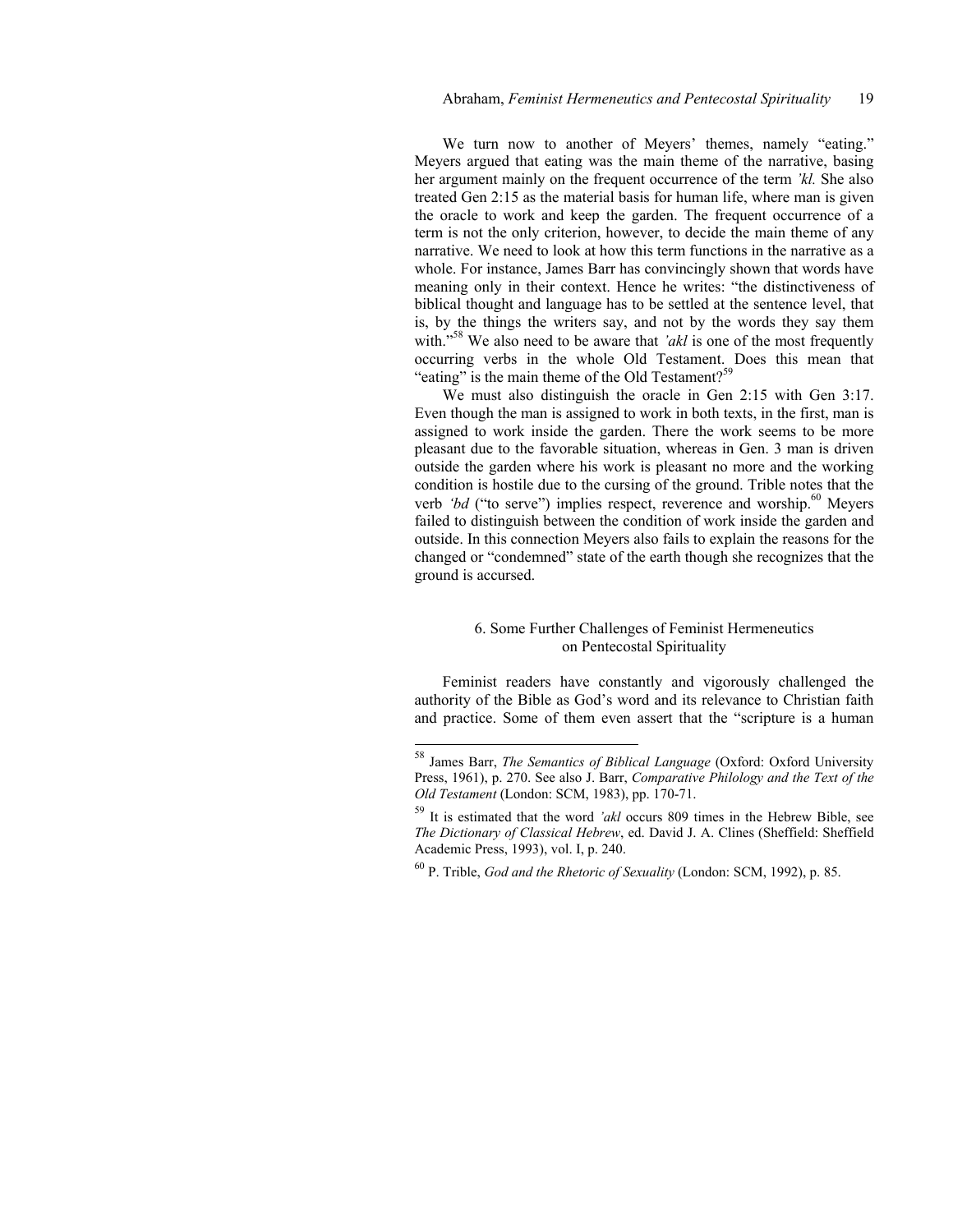product and instrument, and therefore, culturally conditioned and limited."<sup>61</sup> In her view, the authority of Scripture does not lie with the infallible words of the text or model behavior, "but in the truth of its witness to a creating and redeeming power, which can and must be known as a present reality".<sup>62</sup> Carol Meyers says: "Like most scholars, I do not believe the texts are the direct word of God…I believe it is a record of the religious beliefs developed by a society struggling to understand God and the world"<sup>63</sup> She is mainly interested in "social reality rather than textual representation."<sup>64</sup> Again, for many feminists biblical authority does not reside with the text; rather in the "present reality," that is feminist experience. For instance, to them whatever promotes the full humanity of women is held to be holy, as the authentic message of redemption. Elisabeth Schussler Fiorenza argues that a "feminist hermeneutics cannot trust or accept the Bible and tradition simply as divine revelation." She thinks that authority lies not in the "special canon of the texts" but in "the experience of women." Again, Fiorenza advocates that since the biblical texts are patriarchal products "[a] feminist hermeneutics cannot trust or accept the Bible and tradition simply as divine revelation". <sup>65</sup> If experience takes the place of the revealed canon as Fiorenza suggested, then feminist authority will have to stand on the subjective feelings of women. The canonicity of the Bible is at stake. This would create either a "canon within the canon" or a "canon outside the canon." Moreover, many feminists uproot the biblical text from its original historical-religious setting, and find in it their own interests and concerns.

Generally feminists consider the Bible in the same way as they would any other piece of literature. But this is arguably inappropriate. We ought to remember that the Bible has served as the scripture for the community of faith for centuries. Therefore, the Bible needs to be treated as a special case as it is not a text like all other texts. It could still speak

<sup>61</sup> Phyllis Bird, "The Authority of the Bible," in *The New Interpreters Bible*, vol. 1 (Nashville: Abingdon, 1994), pp. 34-64 (62).

 $62$  Bird, "The Authority of the Bible," p. 63.

<sup>63</sup> As cited by William Sasser, "All About Eve," *Duke Magazine*, September-October, 1994, pp. 2-7 (3).

<sup>&</sup>lt;sup>64</sup> Personal interview with C. Meyers at Duke University, Durham, North Carolina, USA, in November, 1994.

<sup>65</sup> E. Schussler Fiorenza, *Bread Note Stone: The Challenge of Feminist Biblical Interpretation* (Boston: Beacon, 1984), p. x.